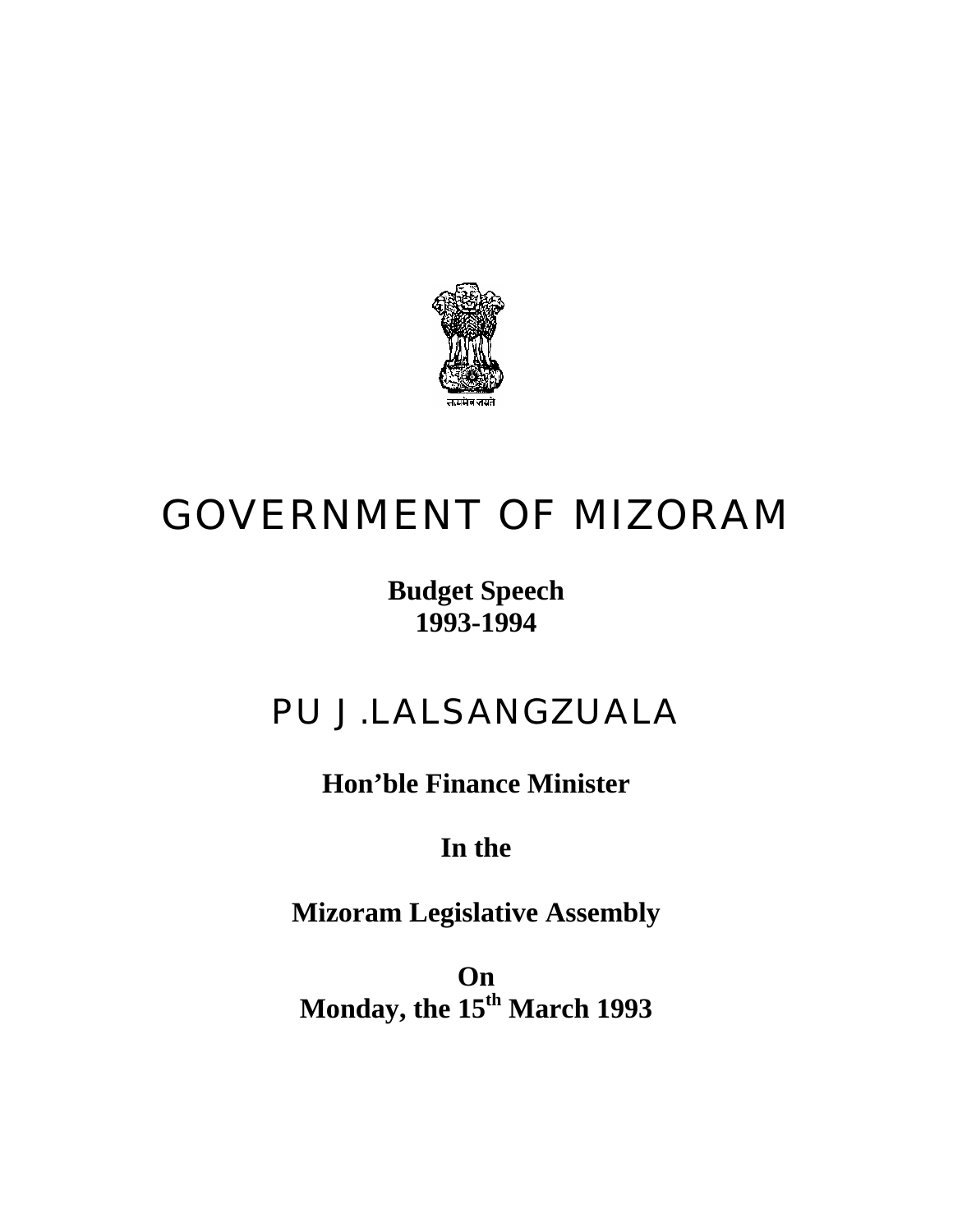Mr. Speaker Sir,

 I now rise, with your permission, to present the Mizoram Budget for the financial year 1993-1994.

2. During the last year and a half, the Country has witnessed perhaps the most dramatic changes on the economic front in the post-independence era. The process of economic reforms with twin pillars of liberalization and globalisation, initiated in June 1991, made substantial progress. The considerable advance made in bringing about fiscal correction is reflected in deceleration in inflation in the course of the year. The rate of inflation declined from 17 percent in August 1991 to mere 7 percent by 1992 end.The fiscal deficit which ruled at 8.4 percent of Gross Domestic Product in 1990-1991 was brought down to 5 percent only in 1992-1993. Further, the growth of GDP is expected to exceed 4 percent in 1992-1993 as against 1.2 percent only in 1991-1992. But there is no cause for complacency. A great deal remains to be done. However, this task cannot be accomplished by the center alone. The Economic Survey presented in the Parliament sometime back has implored the State Governments to supplement the Center's efforts by reducing their budgetary deficits. An expert scrutiny of State's fiscal policy has also been recommended in the Survey.

3. It is with this in the background that I have framed my Budget. Drawing lessons from the changes in the national scene, we have to do our mite so as to gradually reduce our heavy dependence on the Central support. The need of the hour is self-improvement by refashioning our methods of functioning and mode of thinking. I, as Finance Minister, have quite a thankless job while translating these in practice. I hope the Hon'ble Members would appreciate the unenviable position I am placed in and while evaluating my Budget in this light extend their full co-operation. The only alternative to fiscal discipline is fiscal disaster and we must do our best to avert the same.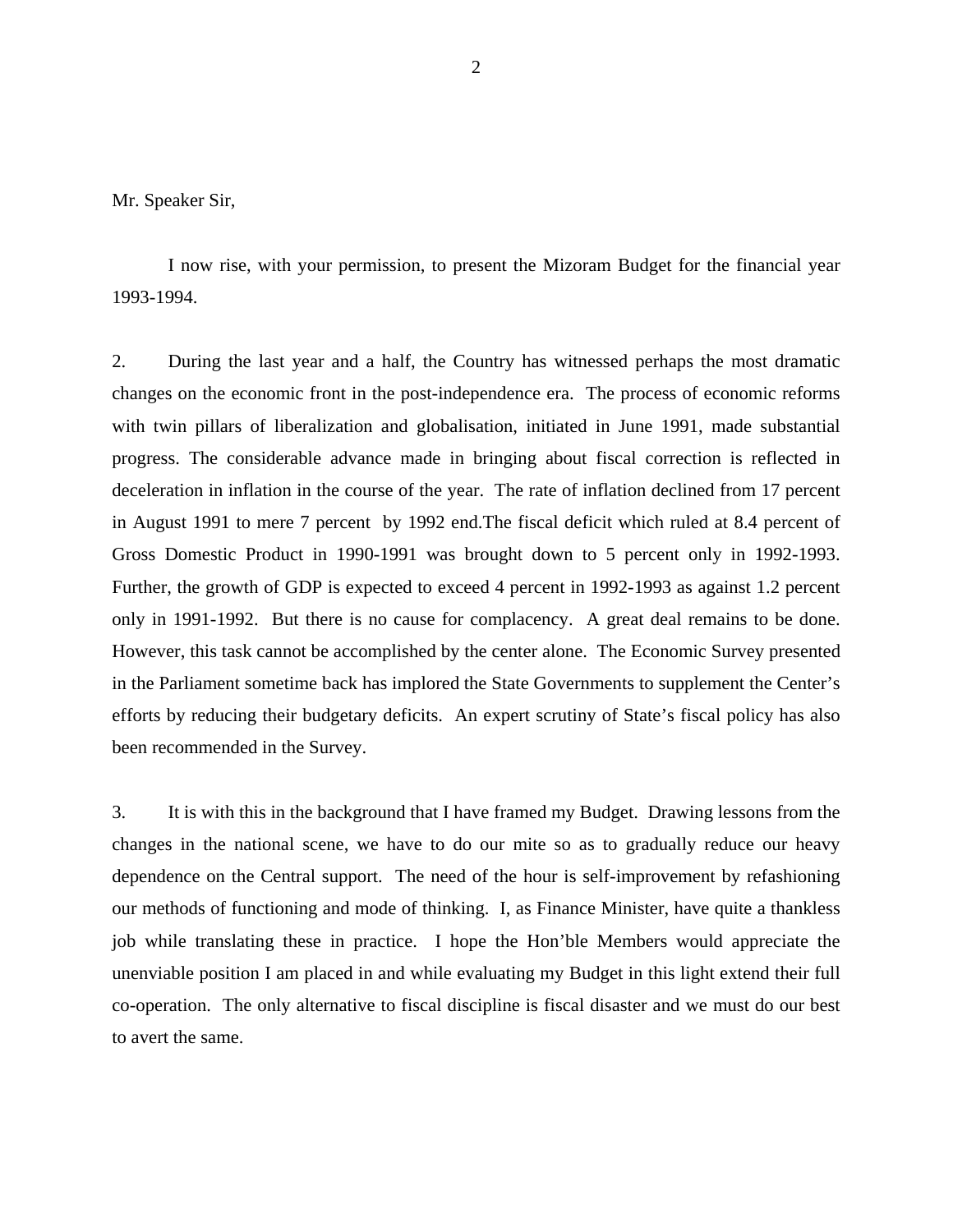#### **PLAN EXPENDITURE**

4. The size of the Eight Five year Plan (1992-1993) of Mizoram has been fixed at Rs. 763.00 crores. This is about treble of the original size (Rs. 260.00 crores) and more than double of the expenditure of Rs. 370.00 crores incurred on State's Seventh Plan (1985-1990). For the first year of the Eight Plan (1992-1993), the size of the State's Annual Plan was fixed at Rs. 166.00 crores, including additional Rs. 5.00 crores for Serlui 'B'power Project and Rs. 1.00 crore for restoration of landslide damages at Hlimen. We also expect to get loans of Rs. 10.00 crores in the current year from Power Finance Corporation to accelerate tempo of some projects. On present indications, our performance may be more or less in the neighbourhood of the targeted allocations.

5. For the next year (1993-1994), an outlay of Rs. 185.00 crores has been approved by the Planning Commission for the State's Annual Plan. The Centre has undertaken to provide an assistance of Rs. 174.48 crores for this Plan. The balance of rs. 10.52 crores is assigned for State's own contribution including Rs. 5.00 crores by way of market loan. It is for the first time that Planning Commission has allowed the State Govt. to tap this instrument of Plan funding. This marks another step towards our joining the mainstream with other states.

6. In our Plan for the next year, Agriculture and allied sector continue to get the top-most priority with about one-third of the Outlay allocated to it. New Land Use Policy with an outlay of Rs. 27.73 crores occupies the prime of place. A special provision of Rs. 3.00 crores has been made for strengthening of Mizoram Agricultural Marketing Corporation. The Sectors of Power & Communications have been accorded the second and third priorities with allocations of Rs. 28.21 crores and Rs. 23.97crores respectively; the Serlui 'B' Hydel Project in which Rs. 5.00 crores is expected to be spent in the current year would have a further allocation of Rs. 5.00 crores in 1993-1994. Social Services have been given high priority. Both Education and Water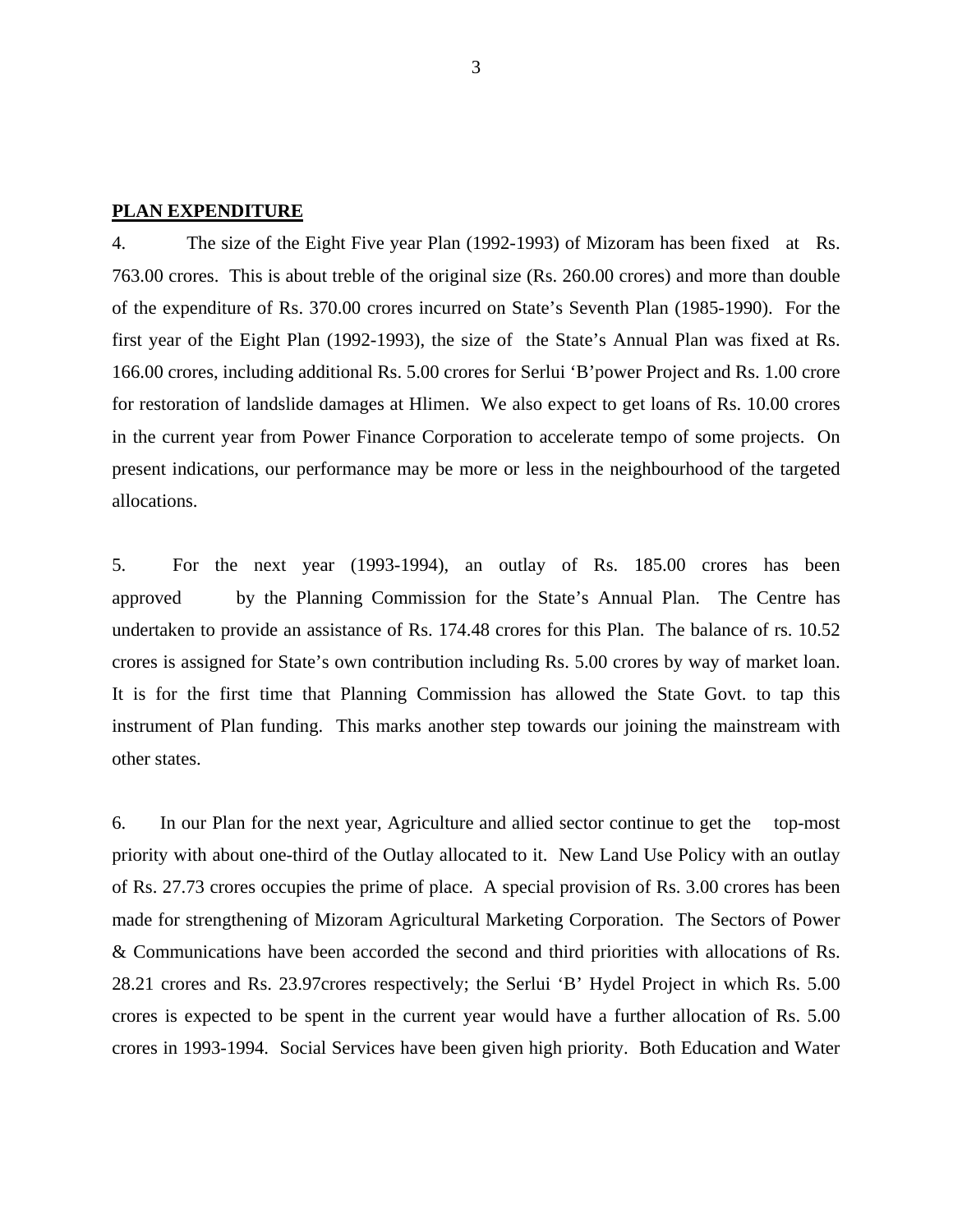Supply and Sanitation have been allotted over Rs. 13.00 crores each. The distributions system of Lunglei Water Supply Schemes is proposed to be completed. An allocation of Rs. 7.00 crores has been made for the District Councils.

7.Apart from the outlay of Rs. 185.00 crores on the State Plan. A provision of Rs. 7.85 crores has been made for NEC Schemes. It is also proposed to incur an additional expenditurae of Rs. 3.28 crores for acceleration of progress of selected power schemes to be funded by loans from Power Finance Commission. As regards Centrally Sponsored Schemes, only token provisions have been made in the absence of clear indications available at present from the various sponsoring agencies.

8. A booklet highlighting the performance in 1992-1993 and programmes for 1993-1994 of various departments have been circulated separately along with the Budget documents. I do not, therefore, propose to touch upon the same here.

#### **RANGAJAJAN COMMITTEE**

9. At the instance of NDC, the Planning Commission had constituted in April 1991 an Expert Committee to suggest durable solutions to the financial problems of the Special Category States, under the Chairmanship of Dr. C. Rangarajan, former Member of the Commission. The most important financial problems being faced by us and most of the other Special Category States related to the existence of Non-Plan gaps resulting in frequent overdrafts with the Reserve Bank. The problem emanated from the cessation by the Planning Commission from 1989-1990 of the practice of taking into account the Non-Plan gap also while fixing the level of Central Assistance for the Plan and the unrealistic assessment of our requirements by the Ninth Finance Commission. Even the most legitimate committed liability in respect of Seventh Plan Schemes was not funded by that Commission.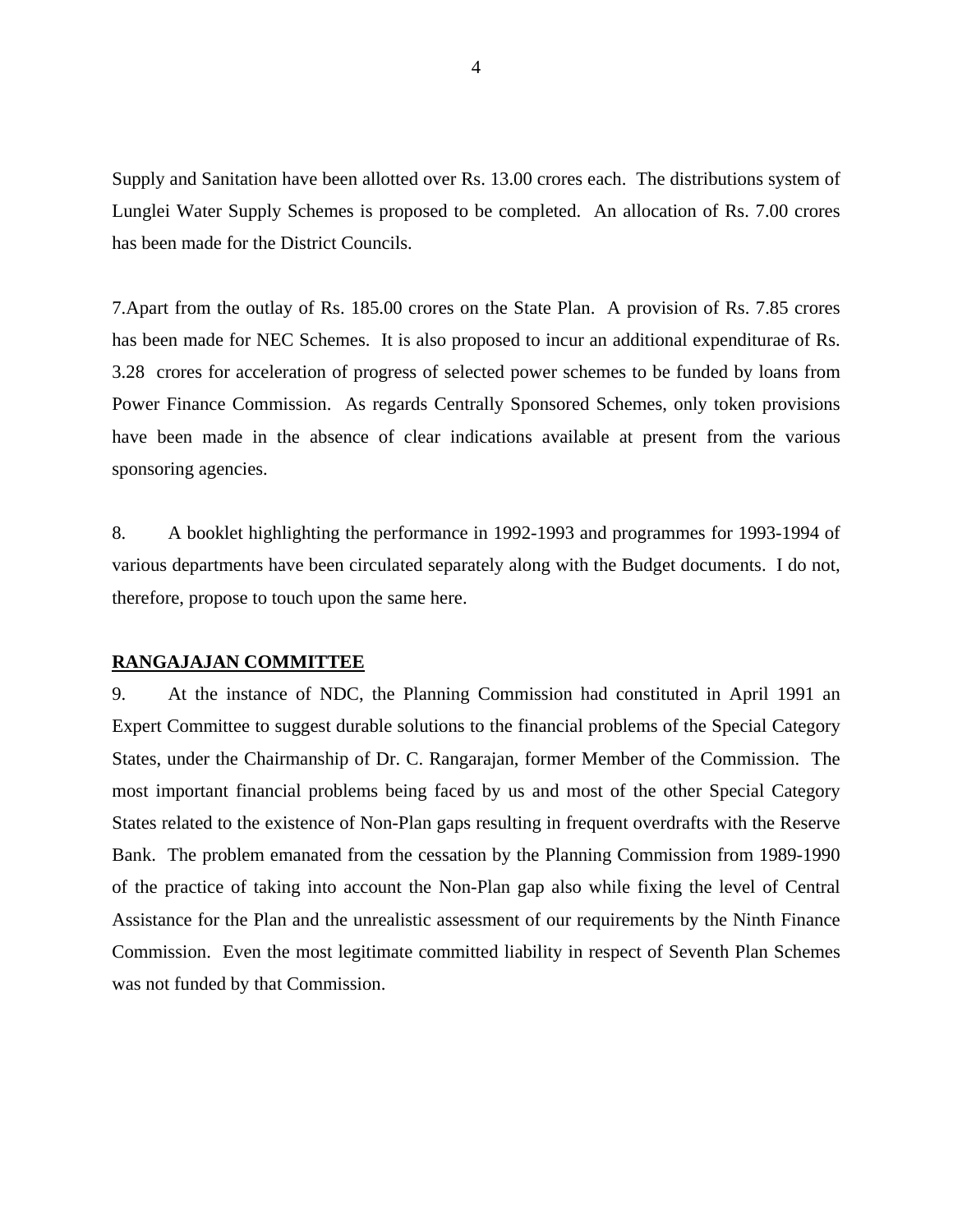10. The Committee which submitted its report in August last year is stated to have made the following recommendations:

- (a) the committed liability in respect of Seventh Plan may be treated as Plan expenditure in 1992-1993;
- (b) up to 20 p.c. of the Plan assistance in 1992-1993 may be diverted towards covering the Non-Plan gap;
- (c) up to 10 p.c. of the Plan assistance in 1992-1993 may be given additional to meet Non-Plan gap, in six monthly installments from October 1992 onwards, on the condition that the State had no overdraft even on a single day in the month preceding; and
- (d) the servicing liability due in 1992-1993 on account of the U.T. period loans may be written off.

11. We had been looking at the outcome of this Committee's deliberations with great hope. However, with due regard to the Committee, I would submit that its recommendations were most disappointing, Sir, if you allow me, I would venture to go to the extent to say that the Committee has failed to fulfill the job assigned to it. They have not suggested any durable solution to our problems as required of them. All the four recommendations pertain to the current year and even for this year; much of the relief is illusory. For example, as the Hon'ble Members know, because of paucity of resources, our seventh Plan committed liability was not transferred to Non-Plan account. It is already on Plan account. The second recommendation of the Committee also does not help us, as this would result in cutting the size of our Plan, which in any case was not practical.

12. The most surprising was the condition of 'no overdraft; attached to the release of additional assistance. The assistance was designed to relieve the State of overdraft and the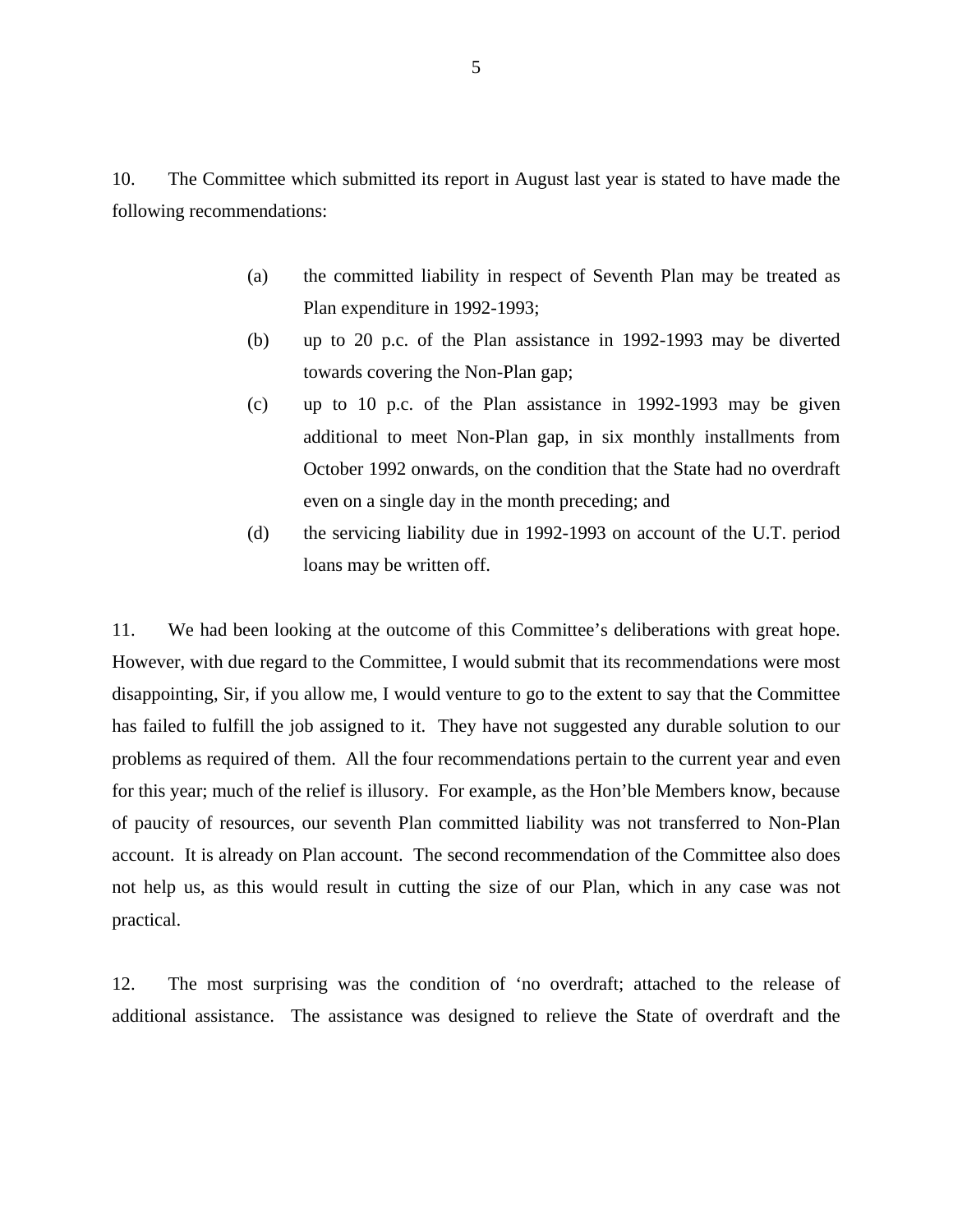absence of overdraft itself has been made a pre-condition for its release. It is most unfair and unjust. We are fighting for the waiver of this condition all together.

13. I had in my last speech expressed hope, on the basis of what transpired at the Annual Plan meetings with Planning Commission, for write off of U.T. period loans. Sir, I am sorry to say that the Rangarajan Committee has disillusioned us totally. The relief afforded by it is a paltry sum of a little over Rs 8.00 crores against the outstanding dues of over Rs. 51.00 crores. We are not at all in a position to meet this liability and have decided to continue our efforts, and more vigorously, for the total waiver of U.T. period loans.

#### **REVISED ESTIMATES FOR 1992-1993**

14. In my speech last year, I had stated that the year 1991-1992 was expected to close with an overall deficit of Rs. 20.92 crores. However, according to the Reserve Bank's account, the actual deficit was somewhat larger at Rs. 23.90 crores. This deterioration was mainly because of less receipt by way of Central assistance to the extent of Rs. 2.34 crores. We expect to get bulk of the cut restored on furnishing requisite data on the actual expenditure incurred on certain earmarked schemes.

15. The Budget Estimates for 1992-1993 presented by me last year revealed on overall surplus of rs. 7.94 crores. The surplus is now estimated at Rs. 3.39 crores. This is mainly the net result of increased in Non-Plan expenditurae resulting from the sanction of two installments of D.A. effective from 1.1.1992 and 1.7.1992 involving a net liability of over Rs. 8 crores counterbalanced by additional assistance of Rs. 5 crores under the recommendations of Rangarajan Committee. No provision for increases in D.A. was made in the Budget as mentioned in my last year's speech. While on this subject, I must thank our employees for the sacrifice made through impounding of additional dearness allowances arrears amounting to about Rs. 5 crores.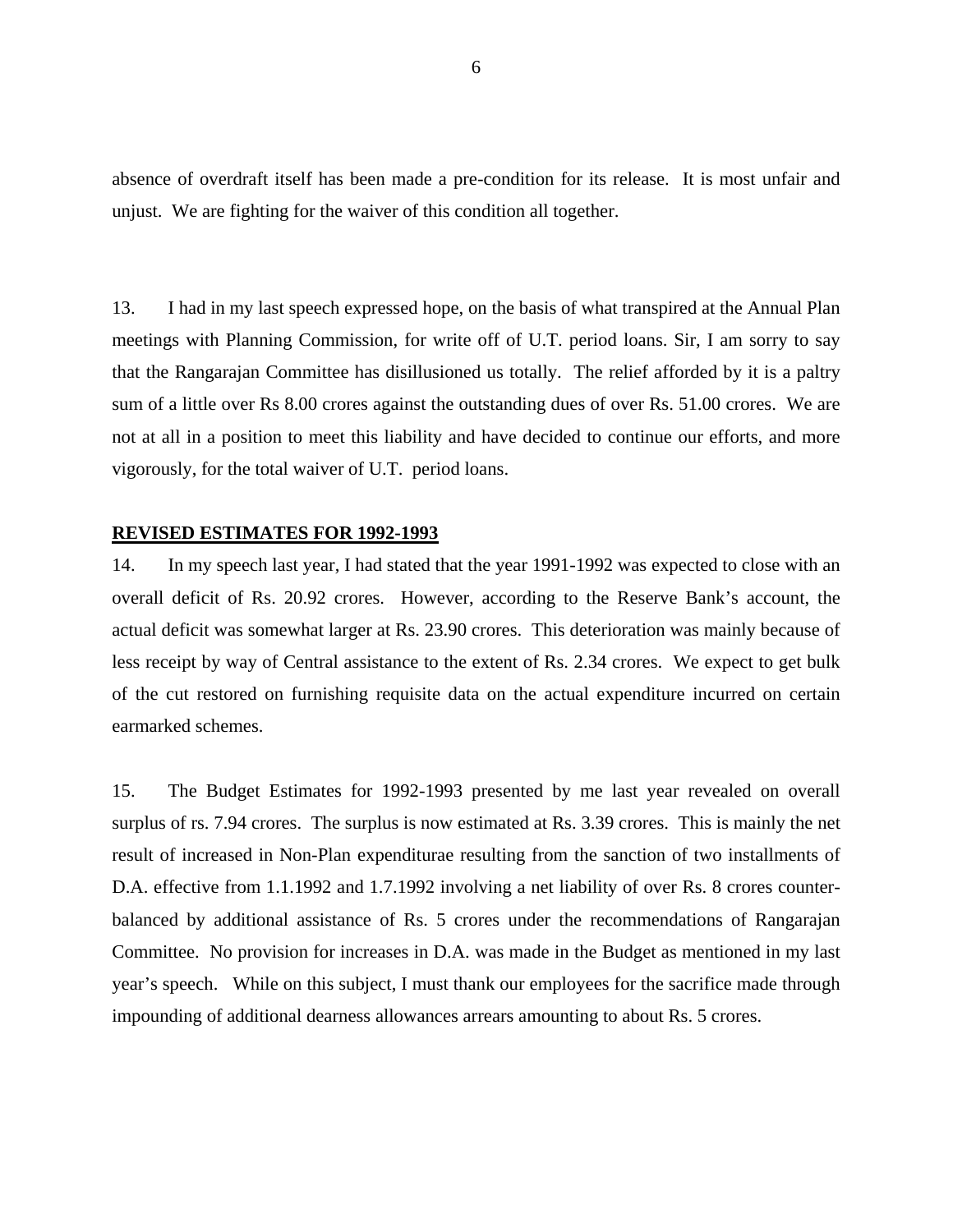16. On the basis of the Revised Estimates for the current year, the year is likely to close with a deficit of Rs. 20.51 crores. Though the servicing liability due this year in respect of U.T. period loans has been waived, I have not provided for payment of accumulated arrears of Rs. 25.16 crores, as our resources position does not permit me do do so. As mentioned earlier, we propose to take up the issue of write off of these loans again with the Union Government.

#### **BUDGET ESTIMATES FOR 1993-1994**

17. After having presented surplus budgets for the last two years and, more important, maintaining the position in practice, I am this time constrained to come before this august House with a Budget which reveals an over-all deficit. Much against my wishes, I could not help it.

Sir, as you know, over 90 percent of our budget is funded by the Centre. Of late, our requirements and commitments have been growing at a pace faster than that of the flow of Central support. The problem of Non-Plan gap to which I made a reference earlier is posing a serious menace. In this context, I would request Hon'ble Members' unstinted cooperation in doing our best in mobilizing additional resources and cutting down avoidable expenditures.

18. While on this subject, I would like to draw the attention of Hon'ble Members to an important development in the constitution by the President of India of the Tenth Finance Commission. This Commission is required to make its recommendations on tax sharing and grant-in-aid to States for the five years (1995-2000).This Commission is very vital to us,as the ultimate solution to our financial problems lies in their proper appreciation of our case. This Commission, which is expected to submit its report by November this year, has called for colossal amount of data on various aspects of State's finances and economy, apart from a memorandum containing State's views on its terms of reference. At this stage, we may only wish that the commission makes realistic evaluation of our requirements and recommends adequate devolution of funds to not only pull the State out of the morass of Non-Plan gaps but to enable it to make reasonable contribution towards creation of necessary developmental infra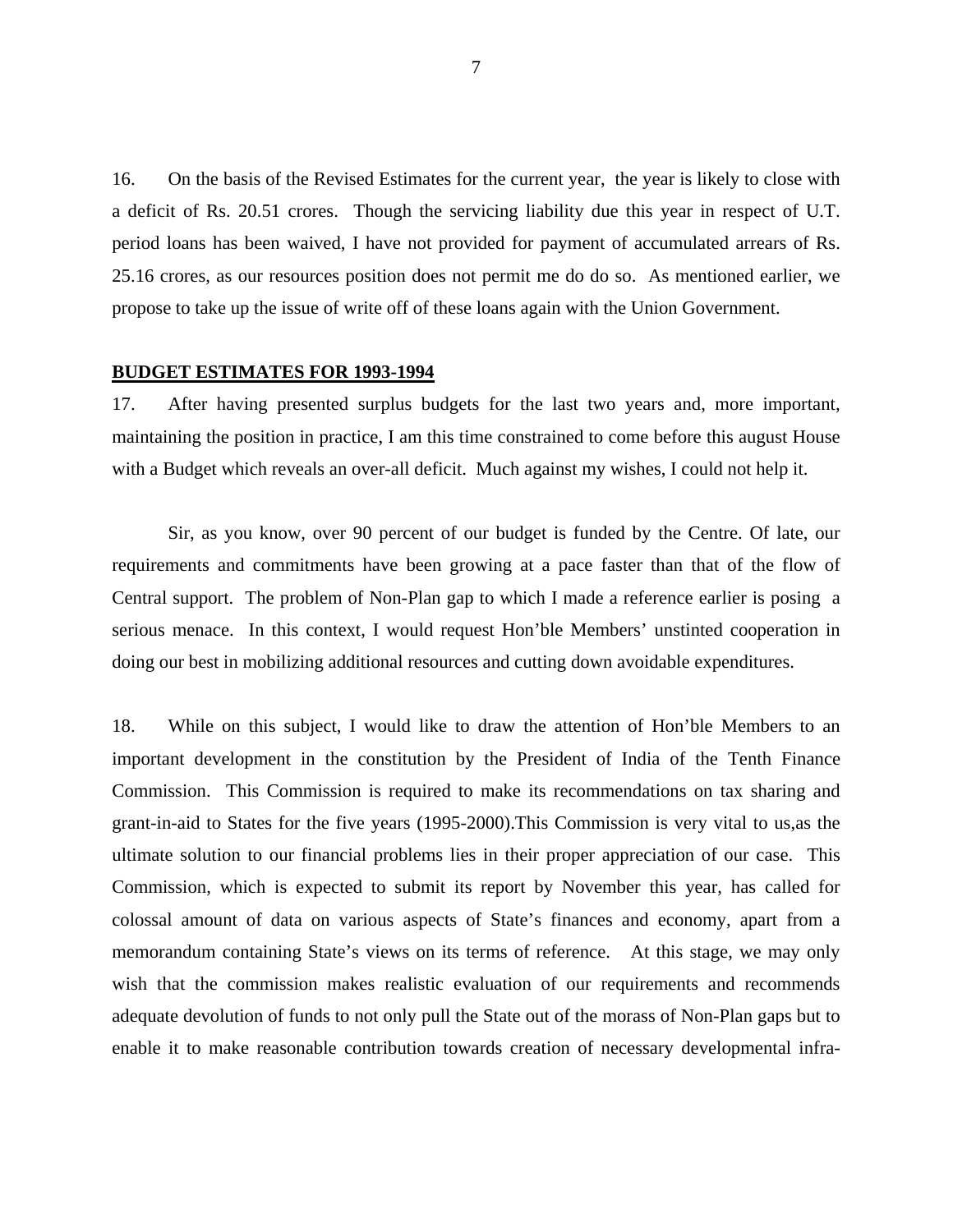structure. From our side. I may only assure that the State would spare no effort to project its problems before the commission in their true perspective.

19. Coming to the figures, the Budget Estimates place revenue receipts at Rs. 4236.91 crores and revenue expenditures at Rs. 364.88 crores, involving a surplus of Rs. 59.03 crores on Revenue Account. Most of this is on Plan account. On Public Account also, estimates reveal a surplus of Rs. 12.25 crores. The problem arises on Capital Account. Because of huge deficit of Rs. 72.34 crores on this account,there is an overall deficit of Rs 1.06 crores i in the Budget. With this, the deficit at the close of the year is estimated at Rs. 21.57 crores.

20. I made a reference earlier to the U.T. period loans. For the reasons indicated already, we have not been paying the dues and have thus accumulated arrears of Rs. 25.16 crores. Another amount of Rs. 7.03 crores is due in 1993-1994. I have not made provision for payment of these dues. We hope that the Government of India would agree to our request for write off of these dues. Another contingent liability for which I have not made provision in my budget is the cost of implementing the recommendations of the Pay Commission, which submitted its report in December last. These recommendations are under examination of the State Government. For payment of further dearness allowance also, I have not made any provision in the budget. I expect the departments to accommodate as much of the liability as possible within the Budget allocations made to them through vigorous efforts at economy in Non-Plan expenditure.

21. For the present, I am not proposing any measures for additional resource mobilization. During the course of the year, the Government may come forward with some such measures depending upon the needs of the situation. Efforts will also be made to effect better recovery of dues and to economize to the utmost on non-plan expenditures apart from improving productivity and efficiency of Government functioning.